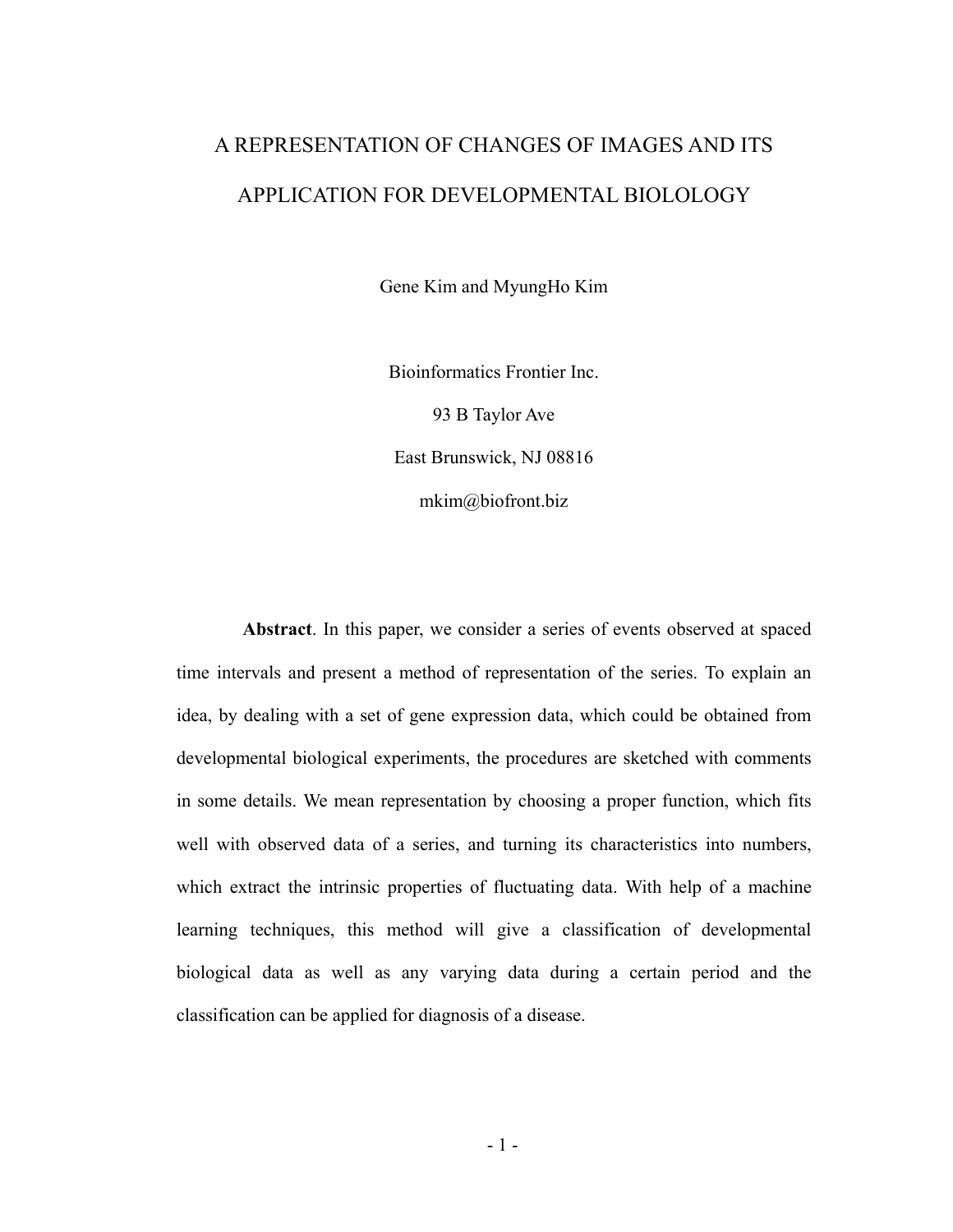## §1. Introduction

This work was motivated by questions of several medical/biological scientists who I had chances to work with. Here are some of projects have been discussed:

- 1. Changes of gene expression rates in the brains of mouse with/without electric shock for equally spaced time intervals
- 2. Association study between changes of gene expression rates and radiation sensitivity
- 3. Changes of clinical tests including international prostate symptom score (IPSS) while a series of dose of some medicine are applied

They are typical everlasting problems in the biological/medical world. These days, to attack them, people are using the techniques such as DNAchip, gene expression, micro-array analysis developed recently. However, despite of those techniques being so useful and powerful, the statistical method for interpreting and getting something meaningful from the data is not that successful as expected. This might be due to lack of understanding the problems.

Though those three problems look different, the intrinsic properties are the same conceptually. Here we introduce a universal method, which may put those three problems into a single setting, which is ready for use of machine-learning methods such as SVMs.

Our approach could lead to a new paradigm of not only genetic research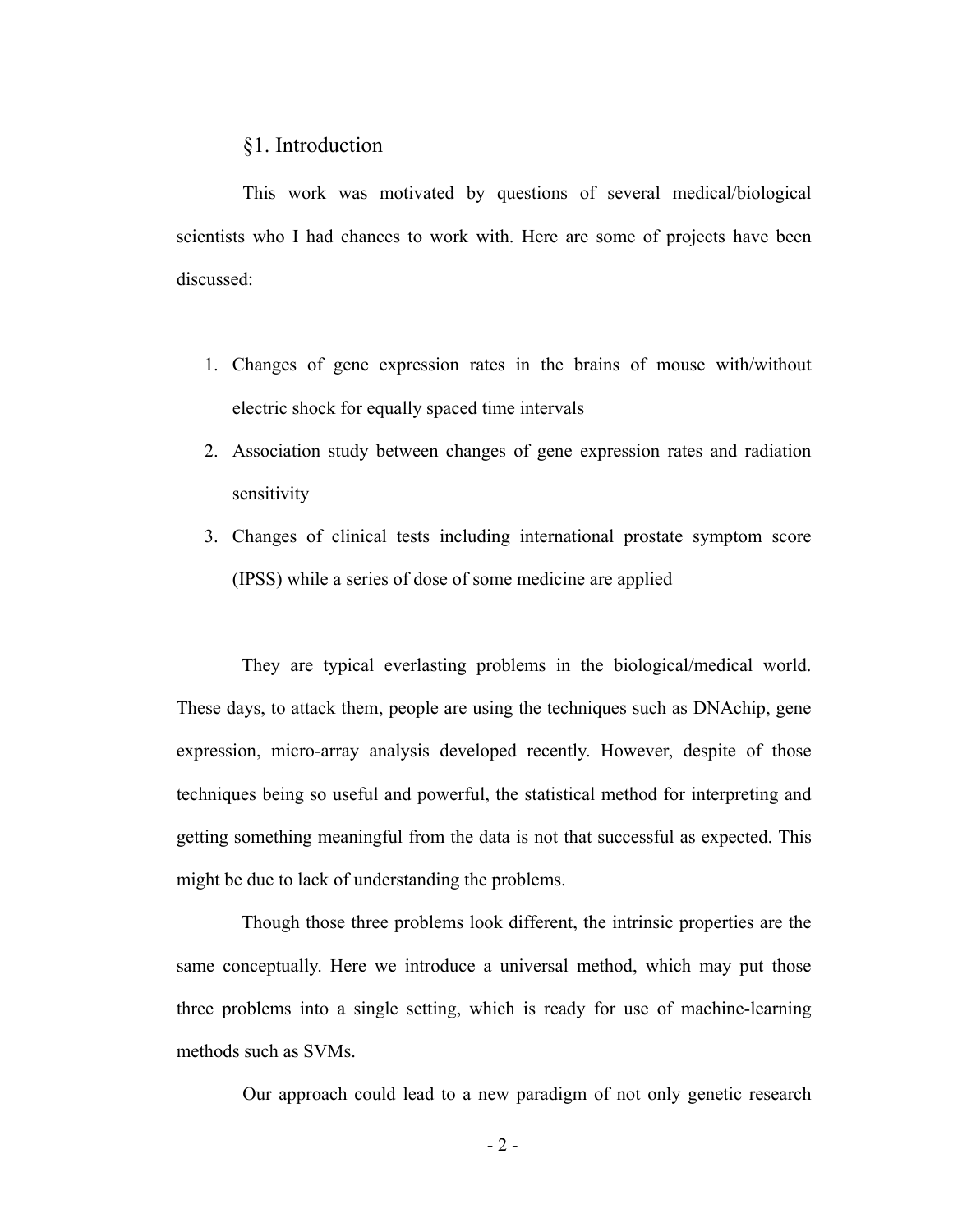(including developmental research), but also diagnosis such as disease progress. Throughout this paper, for convenience, we will consider the case of a single gene expression data, though it could be easily applied to other problems as well as multiple genes.

DNAchip and micro-array techniques turn the expression rates into densities of stained images, which may be recorded as a series of numbers. All the experiments and phenomenon tell us that the numbers fluctuate over the time and if we plot them as a graph, it is similar to a portion of the following shape:





So to speak, the expression rates will start to increase slowly, reach a peak, and decrease to a certain level. As the next steps for describing this phenomenon, it is required to find a proper function that will fit with it.

## §2. Representation

In this section, we will describe the procedures of representing a set of gene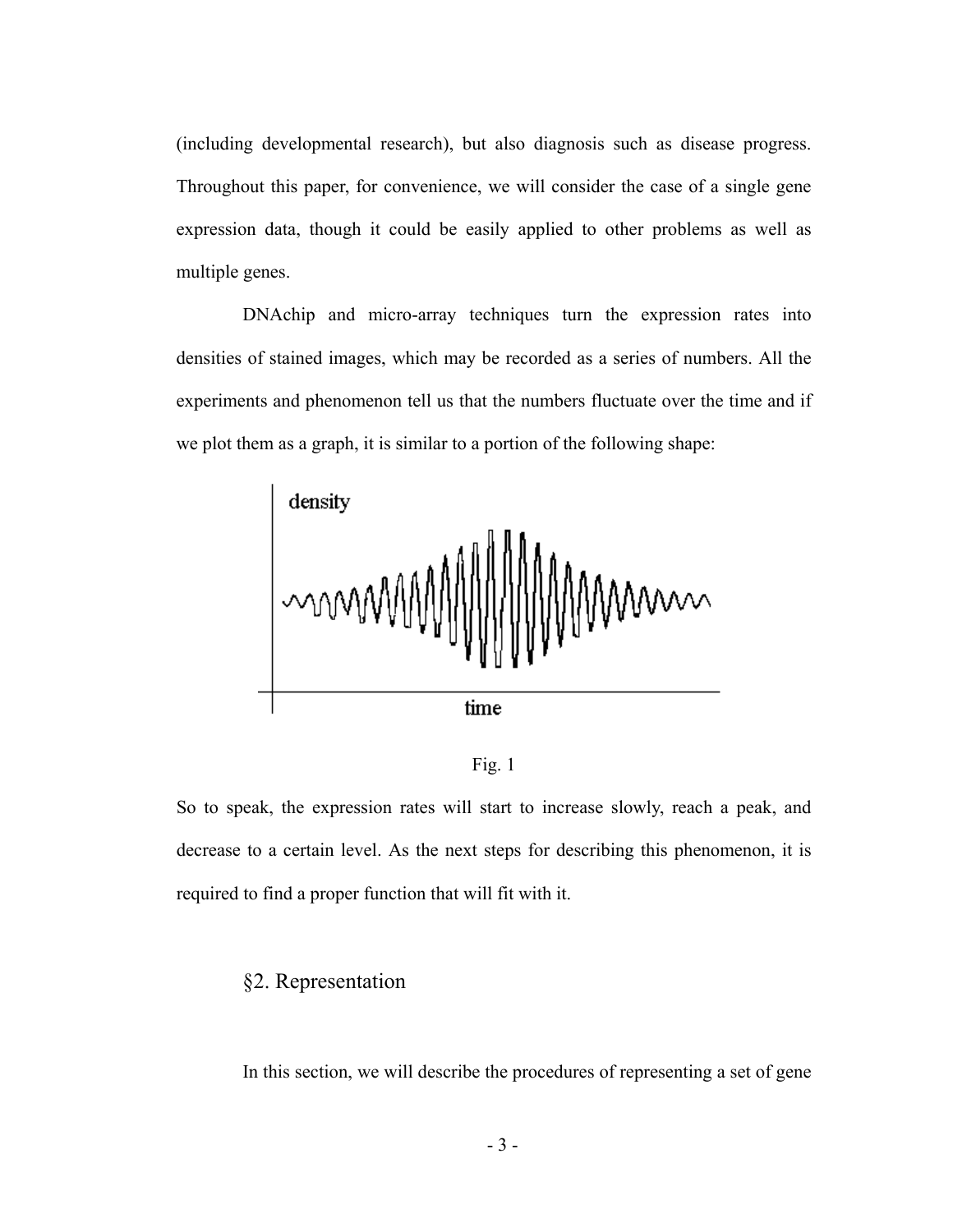expression data into a vector can be described. Each step will be given explanation in some details.

#### **Step 1. Fixing a candidate function**

Since we need a periodic-looking, fluctuating functions, it will be good to start with  $sin(t)$  or  $cos(t)$ , while, for increasing and decreasing effects, the exponential function would be the feasible choice. Consequently, a possible function for representing the changes of the expression rate would be of the form  $exp(kt)sin(mt)$  or  $exp(kt)cos(mt)$ , where *k* and *m* are real constants. The exponential functions appear everywhere in science, especially, in modeling problems and theories and it is no wonder we see it here once again. We all see some functions keep being brought up and exponential function is one of them. Though it is so familiar that we feel so comfortable, once in a while, one might ask of oneself the following question: why is this so important, appear so often and works well? There must be a simple explanation for this, but I did not see the reason why so many people use some specific functions or at least I could not find any people explain to me. Nevertheless, I would like to justify my choice of the exponential function here. The first clue is in the profound experimental fact, i.e., that the radioactive decay is measured in terms of *half-life* – the number of years required for half of the atoms in a sample of radioactive material to decay. Mathematically this is expressed as

$$
y' = ky
$$

Here  $y$  represents the mass and  $k$  is a constant. Then the general type of a solution looks like  $y = C \exp(kt)$ , where *t* is a time and *C* is a constant. Second, every object is made of atoms, bulbs, engines, living cells, enzymes, DNA, RNA so on, and, as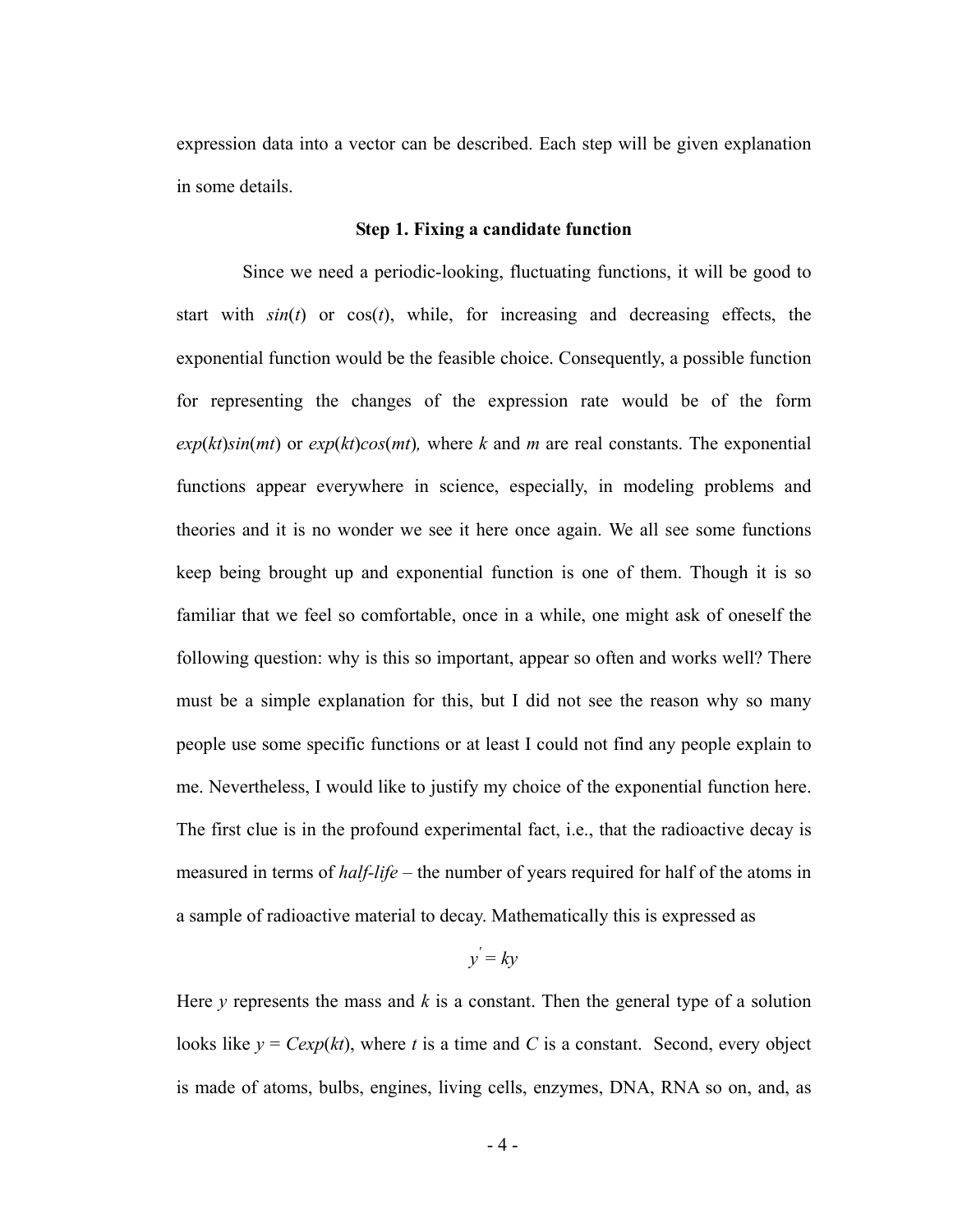we deal in this paper, in most of cases, it might be used to observe some sort of *life expectancy* of a certain phenomenon or behavior.

Here are a few examples of functions possible for fitting, depending on the nature and behavior of observed data.

Examples

\n- 1. 
$$
f(t) = C_1 \exp(k_1 t) \sin(m_1 t)
$$
 for  $-a \le t \le 0$
\n- $C_2 \exp(k_2 t) \sin(m_2 t)$  for  $0 \le t \le a$
\n- 2.  $f(t) = C_1 \exp(k_1 t) \sin(m_1 t + \varphi_1)$  for  $-a \le t \le 0$
\n- $C_2 \exp(k_2 t) \sin(m_2 t + \varphi_2)$  for  $0 \le t \le a$  where  $C_2 \sin \varphi_1 = C_2 \sin \varphi_2$
\n

3. 
$$
f(t) = -m_1t + b_1, 0 \leq t \leq \frac{b_1}{m_1}
$$

$$
m_2t+b_2, \frac{b_2}{m_2} \leq t \leq \frac{b_3-b_2}{m_2+m_3}
$$

$$
-m_3t+b_3, \ \frac{b_3-b_2}{m_2+m_3} \leq t \leq \frac{b_3}{m_3}
$$

$$
\mathbb{R}^n \times \mathbb{R}^n \times \mathbb{R}^n
$$

$$
m_{2k}t + b_{2k}, \frac{b_{2k}}{m_{2k}} \leq t \leq \frac{b_{2k+1} - b_{2k}}{m_{2k} + m_{2k+1}}
$$

$$
-m_{2k+1}t+b_{2k+1}, \frac{b_{2k+1}-b_{2k}}{m_{2k}+m_{2k+1}} \leq t \leq b_{2k+1} \frac{b_{2k+1}}{m_{2k+1}}
$$

where 
$$
\frac{b_{2i-1}}{m_{2i-1}} = \frac{b_{2i}}{m_{2i}}
$$
, for each  $i=1,.., k$ .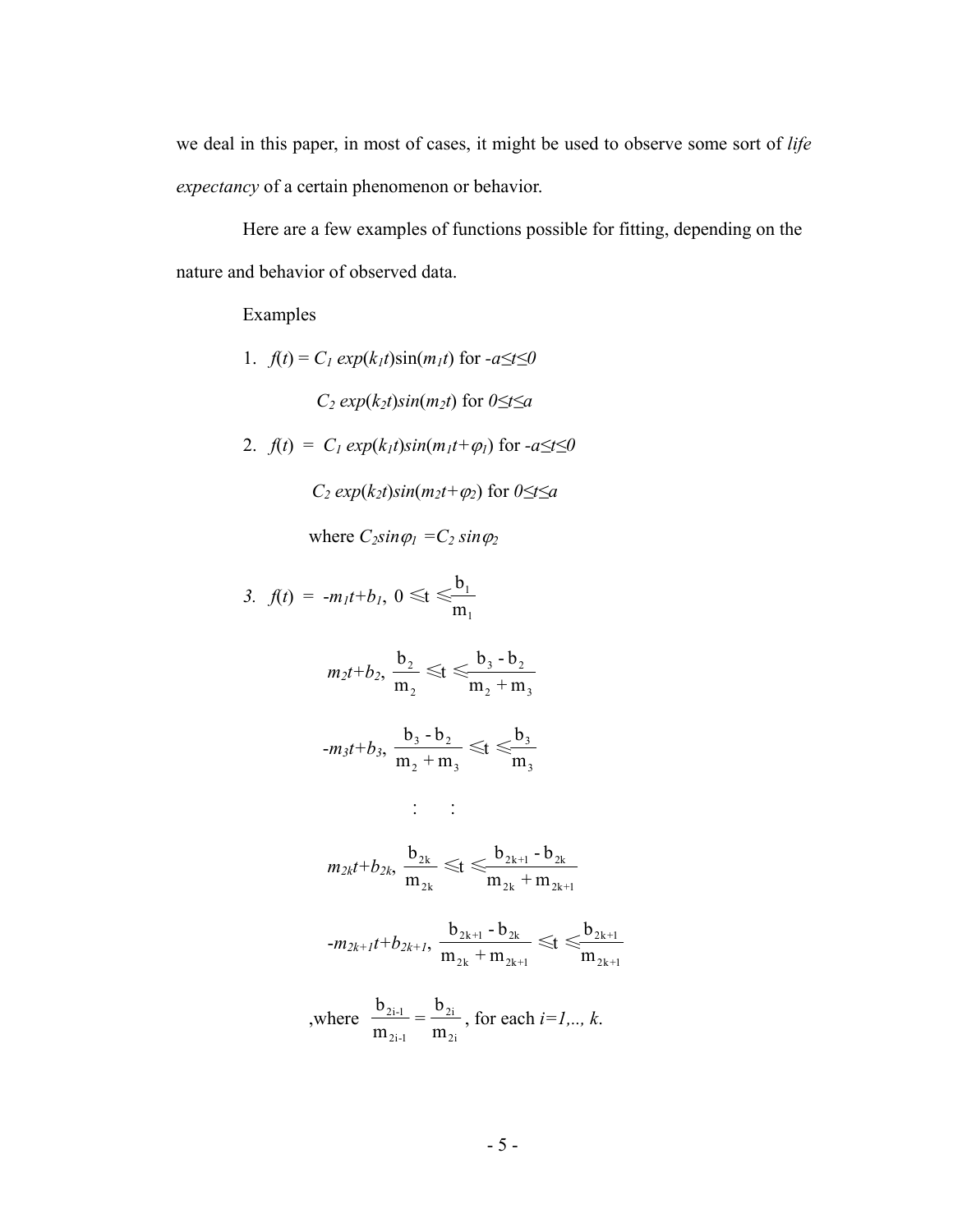where *a, k's, m's* are positive real numbers.

#### **Step 2. Determining coefficients,** *C's* **and** *k's*

Once we fix a candidate function, it remains to determine the coefficients *C's* and *k's* etc*.*, for each set of data. This may be achieved by using the least square sum principle with high accuracy set to our own standard. Commercial software such SAS and SPSS etc. are available for such calculation, namely, R-squared. The least square sum method is, as the most popular one for fitting a curve/function with experimental data, to find coefficients of a function of given type, by minimizing the sum of square of errors. More precisely, given a set of data points,  $(x_1, y_1)$ ,  $(x_2, y_2)$ ...  $(x_n, y_n)$  and a candidate function *f* with undetermined coefficients, the unknowns in *f* would be determined so that the summation of errors, given by

$$
\sum_{i=1}^{n} (f(x_i) - y_i)^2 ,
$$

be minimized. As in the case of choosing a candidate, why do we have to use two? Why not  $\sum_{i=1}^{n} f(x_i) - y_i$ ,  $\sum_{i=1}^{n} (f(x_i) - y_i)^3$  or  $\sum_{i=1}^{n} (f(x_i) - y_i)^4$  for measuring the degree of errors? For odd number like three, the sum cancels each other and does not reflect our purpose, i.e., the degree of errors. When the exponent is two, it is the smallest and good for further manipulation, i.e., we could use many tools, calculus, involving differentiation unlike the absolute value function, | |. i=1  $\sum_{i}^{\infty}$  i  $|y_{i}|$ ,  $\sum_{i}^{\infty}$ i=1  $(f(x_i) - y_i)^3$  or  $\sum_{i=1}^{n}$ i=1  $(f(x_i) - y_i)^4$ 

# Step 3. Representing each set of data as a vector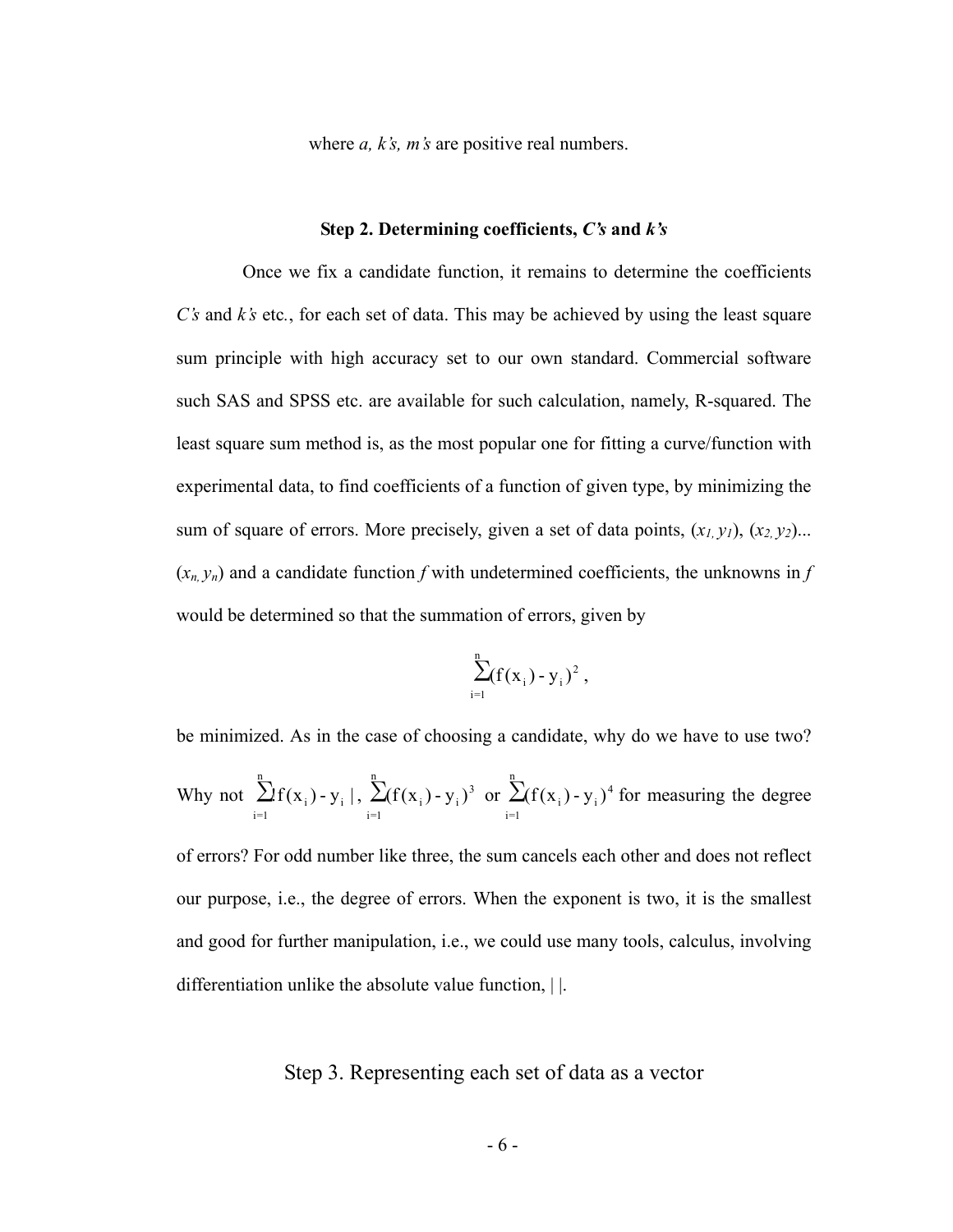From the first two steps, we obtained a functional representation for observed data, i.e., a function fitting with the data. Consequently, with respect to the fixed type, each function is represented as a set of coefficients calculated in the step two. Suppose we observed a single gene expression rate of an object, *A*, for a certain fixed period and, for simplicity, we assume for a moment that the data fits well with model,

$$
y = Cexp(kt)sin(mt)
$$

, where *y* is the expression rate. Then we can say that the set of numbers (*C, k, m*) represent the object, *A*. In other words, the object may be identified with the triple (*C, k, m*), so are people with their own social security numbers. For the general case, i.e., the gene expression rates of *n* multiple genes, we will get  $(C_1, k_1, m_1)$ ,  $(C_2, k_2,$  $m_2$ ,..,  $(C_n, k_n, m_n)$ , which form a vector in the 3*n* dimensional Euclidean space.

Once again, we are in a familiar position, ready to apply the support vector machine (or a machine learning tools such as neural network and decision tree etc.) to find a criterion for separating one from another. (For more details, see [1], [2], [3] and [4]).

# §3. Discussions

The method in the previous section can be applied for observed events during a certain period. Reactions of drugs, any changes of substance in changing environments etc. could be classified and used for a criterion of diagnosis of a disease or analysis of statuses.

- 7 -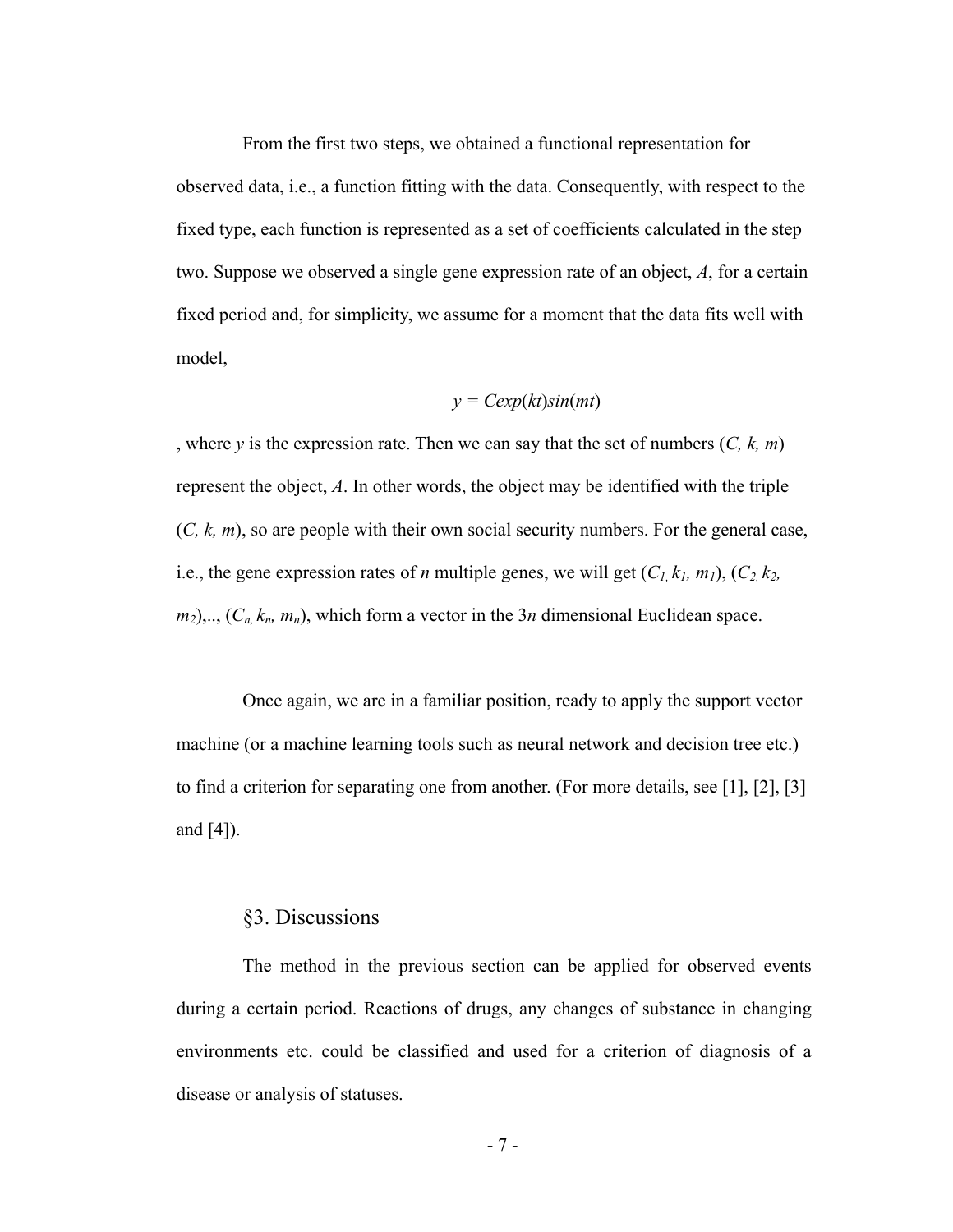On the matter of choosing a function of a proper type, besides the exponential function, in quantitative analysis of science including genetics, often we encounter functions of linear type, *ax*+*b* where *x* variable, *a* and *b* constants. In many cases, the linear functions or, sometimes, quadratic functions are simply assumed without any explanations. For readers who are in a hurry to grasp the rest of the story, it is hardly expected to spend time in getting a convincing answer for that. I believe that we could find an answer to this on one hypothesis and a famous mathematical theorem of calculus.

1. Hypothesis

Any quantitative measurement can be expressed as a function of some variables.

2. Taylor theorem

Roughly speaking for a function of a variable, any smooth function *f* may be expressed as follows;

$$
f(x)=f(0)+f'(0)x+f^{(2)}(0)/2!x^2+f^{(3)}(0)/3!x^3+\ldots+f^{(n)}(0)/n!x^n+R_n(x)
$$
  
where  $R_n(x)=f^{(n+1)}(z)/(n+1)!$  x<sup>n+1</sup>

The variables in the hypothesis are not observable with modern technology or maybe impossible for human, but theoretically, we can assume there are such variables. For the last several decades, we witnessed the rapid development of computers, super computing powers. This luxury enable us to raise the power of exponents, in other words, we do not need to restrict ourselves to function of degree one or two. This might be a bit wild, but what if we allow singularities in the quantitative function, then we might have to replace Taylor by the Maclaurin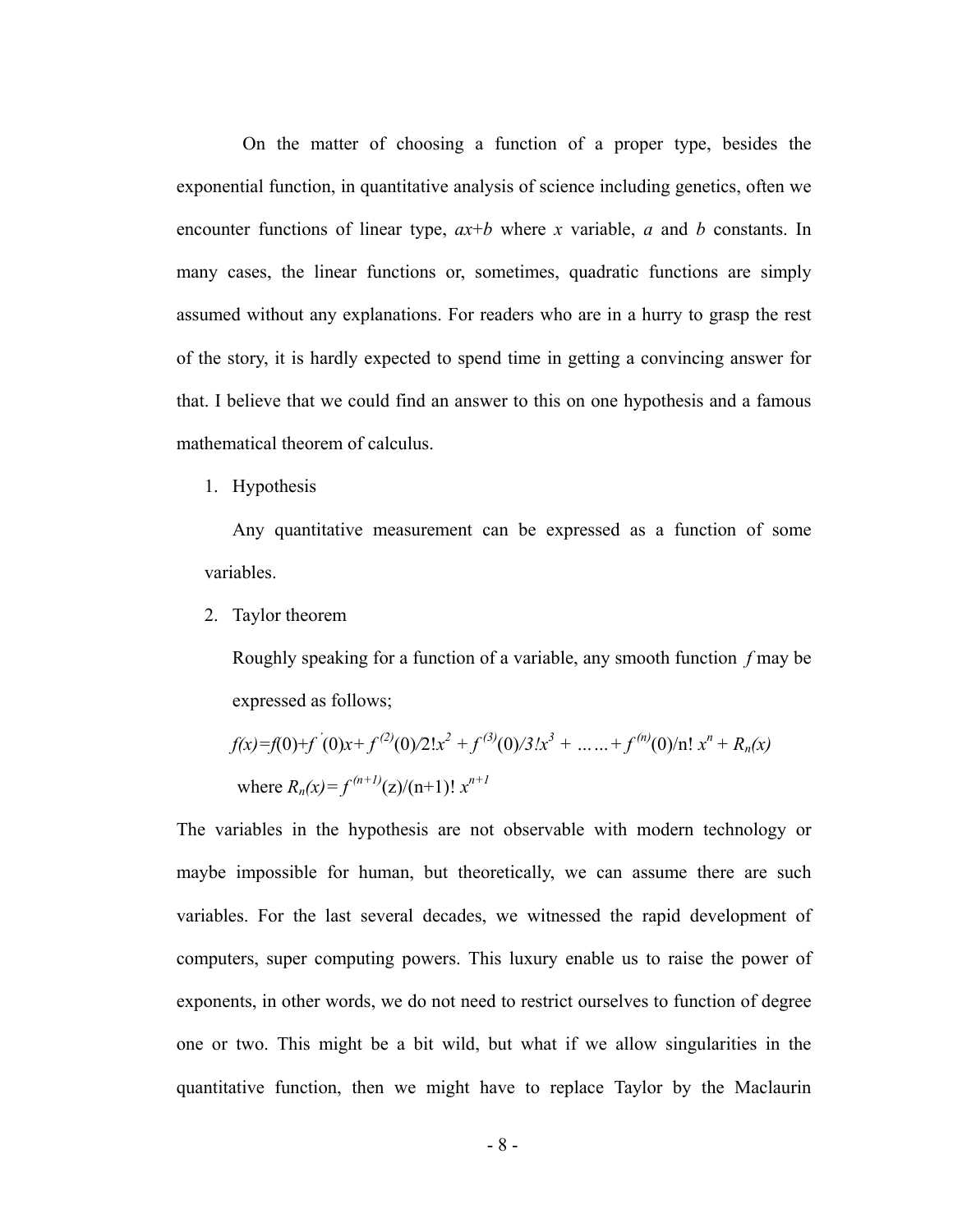theorem.(See for [5])

## Acknowledgement

We are grateful to Profs Chul Ahn of University of Texas at Houston for encouraging comments and criticism. We also give special thanks to Young-Joon Hong, M.D. at Korean Cancer Center Hospital and Prof. Chulwoo Kim at medical school of Seoul National University for invaluable discussions.

## References

- [1] Chul Ahn and MyungHo Kim, "Support Vector Machines for the Estimation of Diagnostic Accuracy", submitted
- [2] Seung-chan Ahn, Gene Kim and MyungHo Kim, "A Note on Applications of Support Vector Machine", (<http://xxx.lanl.gov/abs/math.OC/0106166>)
- [3] Gene Kim and MyungHo Kim, "Application of Support Vector Machine to detect an association between multiple SNP variations and a disease or trait", DIMACS workshop of Rutgers University, On the Integration of Diverse Biological Data, 2001

[\(http://dimacs.rutgers.edu/Workshops/Integration/program.html\)](http://dimacs.rutgers.edu/Workshops/Integration/program.html), submitted for patent (Application No. : 10/128,377)

[4] Gene Kim and MyungHo Kim, "Pattern Recognition of Protein 2D Gel Image and its Application for Diagnosis of a Disease", DIMACS workshop of Rutgers University, On Complexity in Biosystems: Innovative Approaches at the